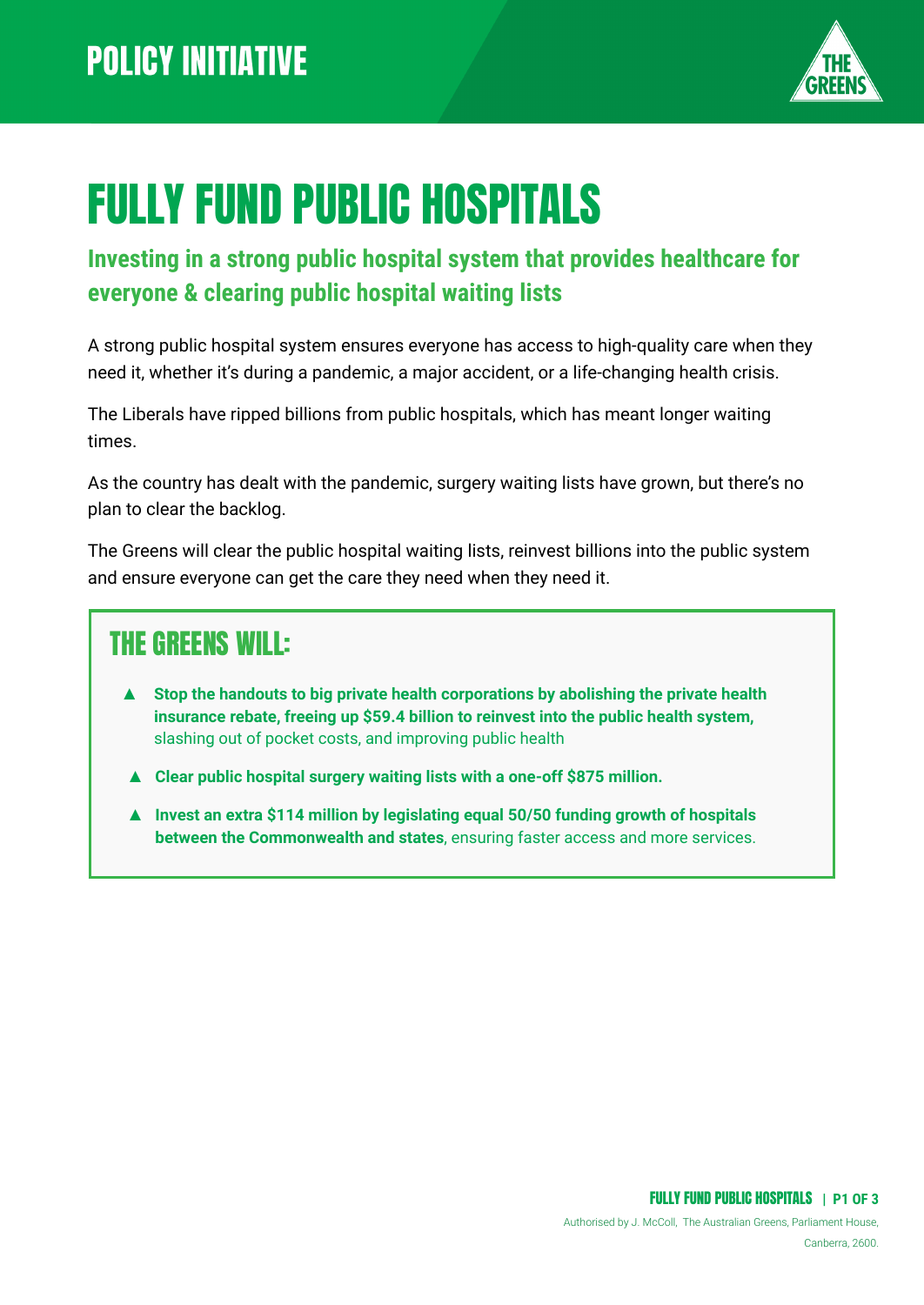

#### **REINVEST PRIVATE PROFITS BACK INTO THE PUBLIC SYSTEM**

The public props up the big private health insurance corporations to the tune of \$7 billion every year through the private health insurance rebate. Meanwhile, in 2019, almost a million people in Australia delayed seeing a doctor because of the cost<sup>1</sup>.

The Greens have a plan to stop the handouts to big private health corporations, reinvesting \$59 billion of public money from the private health insurance rebate back into the public health system. This will help reduce out-of-pocket costs, reduce waiting times, invest in a high-quality workforce, and improve access for people living in regional and remote areas.

We will stop public money from being used to subsidise private health insurers' profits. No one should feel like they need to have private health insurance to be able to access top-quality care.

In addition to clearing waiting lists and lifting public hospital funding, this money will go towards getting dental and mental health into Medicare, strengthening the Medicare system generally, and other public health measures. By redirecting the handouts back into the public system, we can build a world-class public health system where private health insurance is a choice rather than a necessity.

### **CLEAR PUBLIC HOSPITAL SURGERY WAITING LISTS**

In 2013, the Coalition Government ripped billions of dollars out of our public hospitals which have never been returned. This has caused public hospital waiting lists to grow and people needing access to health services to suffer.

The pause on elective surgeries experienced during the Covid pandemic further increased the length of time people wait for healthcare.

Our plan will clear public hospital surgery waiting lists over two years by providing a one-off payment to the states and territories. All people in clinical urgency categories 1, 2, and 3 will be eligible. Our package of healthcare policies will also ensure surgery waiting lists are kept clear in the future and people can get access to surgery as soon as they need it.

#### **SAFEGUARD FUNDING FOR HOSPITALS**

The Greens recognise the need to invest in public hospitals to ensure everyone has access to high-quality care when they need it.

We will boost federal investment in public hospitals, helping to undo years of underfunding by the Coalition Government.

The Greens will invest an extra \$114 million into our public hospitals by legislating for equal (50/50) funding growth of hospitals between

<sup>1</sup>https://www.abs.gov.au/statistics/health/health-services/patient-exper iences-australia-summary-findings/latest-release